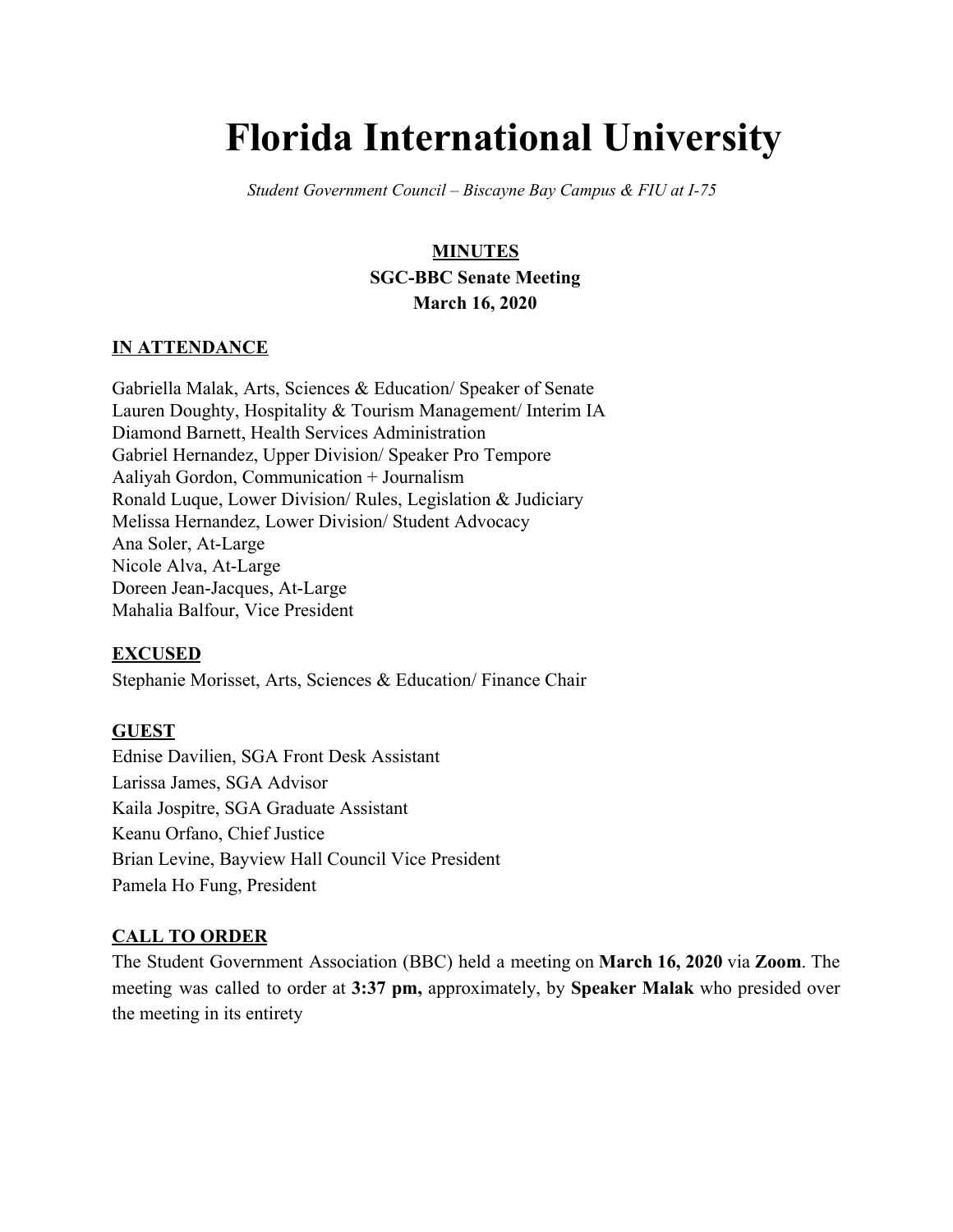## **WELCOME**

Speaker Malak stated a greeting

## **SPEAKER'S REPORT**

Speaker Malak…

- According to our last in-person meeting, the Elections have been postponed until further notice. We discussed changes that we would like to see at BBC
- E-board meetings are held on Wednesdays. It is open to everyone
- We are in the second readings of the legislation process
- Committee meetings will be held via Zoom

## **VICE PRESIDENT'S REPORT**

Vice President Balfour…

- Will move forward with initiative with Senator Gordon
- Will keep senate updated on Elections

## **SPEAKER PRO'S REPORT**

Speaker Pro Hernandez…

• Prior to the COVID-19 pandemic, meetings with transportation and student affairs were scheduled to pass the legislation. However, these meetings have been postponed indefinitely

#### **ADVISOR'S REPORT**

Ms. James…

- I am working remotely. If you need anything, please do not hesitate to contact me
- The SGA office will be closed until April 4, 2020
- FIU is licensed with Zoom. You can login in with you FIU credentials and set up your own Zoom meetings
- Some offices are holding events via ZOOM
- SGA Elections are canceled until further notice

# **GRADUATE ASSISTANTS REPORT**

Ms. Jospitre…

● If you need anything, please do not hesitate to contact me

#### **PRESIDENT'S REPORT**

President Ho Fung…

- Special BBC leadership tomorrow, March 17, 2020. Will keep senate updated via group chat
- General meeting next week via Zoom
- Will figure out best way to conduct Elections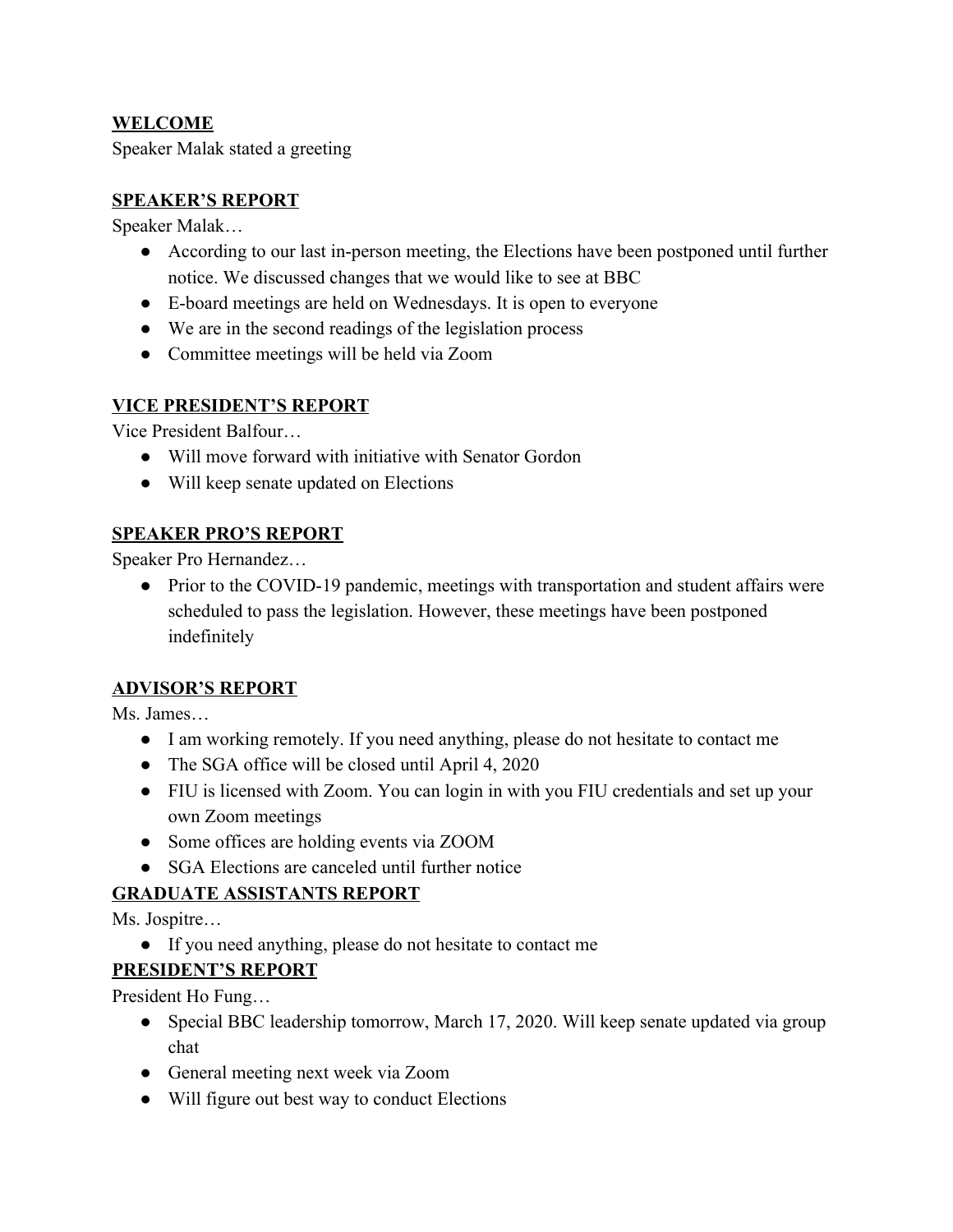## **R.L.J REPORT**

Senator Luque…

- General meeting will be held next week
- Will go over resolutions, including the transport resolution, on Wednesday, March 18, 2020 Senator Soler and Senator Doughty are set to be approved

## **STUDENT ADVOCACY REPORT**

Senator Hernandez…

Student Advocacy meeting will be held on Thursday, March 19, 2020. The legislation has already been sent

#### **SENATOR'S REPORT**

Senator Barnett...

- Adjusting to remote learning
- Elections have been postponed

Senator Gordon...

• No report

Senator Doughty...

• No report

Senator Jean-Jacques...

• No report

Senator Alva...

• No report

# **OLD BUSINESS**

A. Approval of the minutes for March 9, 2020

Senator Doughty moved to approve the minutes. Senator Barnett seconded. Minutes were approved unanimously.

#### **NEW BUSINESS**

#### **A. Second Reading Resolution 2020.0004**

a. Senator Doughty present

Senator Soler moved to vote. Senator Hernandez seconded

Roll Call Vote Senator Jean-Jacques: yea Senator Alva: yea Senator Soler: yea Senator Hernandez: yea Senator Luque: yea Senator Gordon: yea Pro Speaker Hernandez: yea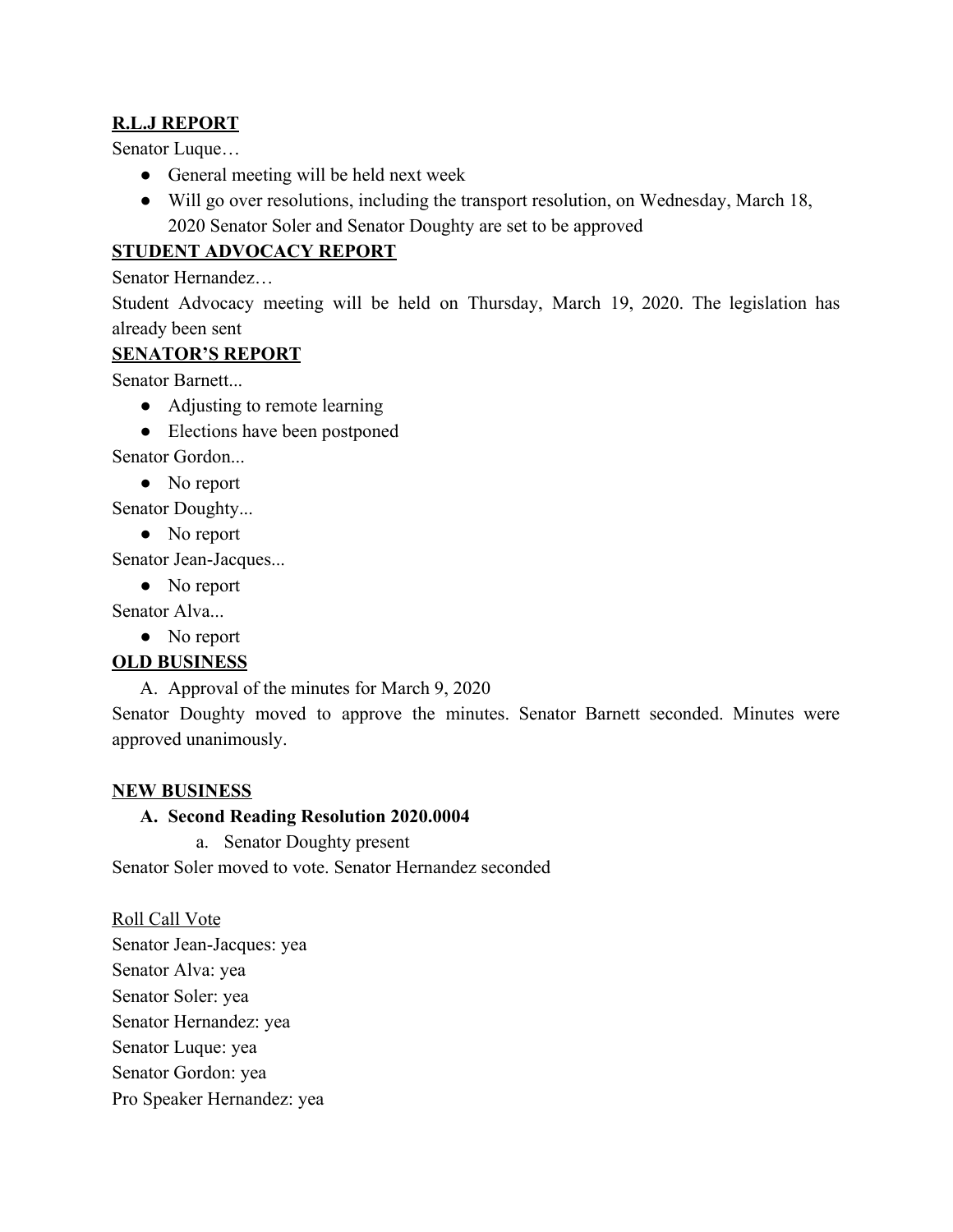Senator Barnett: yea Speaker Malak: yea

Total: 9-0-0. Resolution 2020.0004 passed

#### **B. Second ReadingResolution 2020.0005**

a. Senator Soler present Senator Doughty moved to vote. Senator Barnett seconded

Roll Call Vote Senator Jean-Jacques: yea Senator Alva: yea Senator Hernandez: yea Senator Luque: yea Senator Gordon: yea Pro Speaker Hernandez: yea Senator Barnett: yea Senator Doughty: yea Speaker Malak: yea

Total: 9-0-0. Resolution 2020.0005 passed

# **C. First Reading Resolution 2020.0006**

Senator Hernandez presented the resolution  $O/A$ 

- Senator Barnett: I believe that there is already an app in place for transportation services; however, I do not know the name of the app. Nonetheless, this is a good resolution
- Speaker Malak: Did you want to improve the current app or create an entirely new app? à A new app might be better
- Speaker Malak: Please get student feedback. The second reading will be held next meeting Senator Soler: I motion to amend the resolution to be added as a sponsor àmotion approved
- Senator Luque: I motion to amend the resolution to be added as a sponsor àmotion approved

# **D. SGA Budget 2020-2021**

 $O/A$ 

• Senator Doughty: Concerned about student engagement. How will BayView be affected if they will receive zero funds?